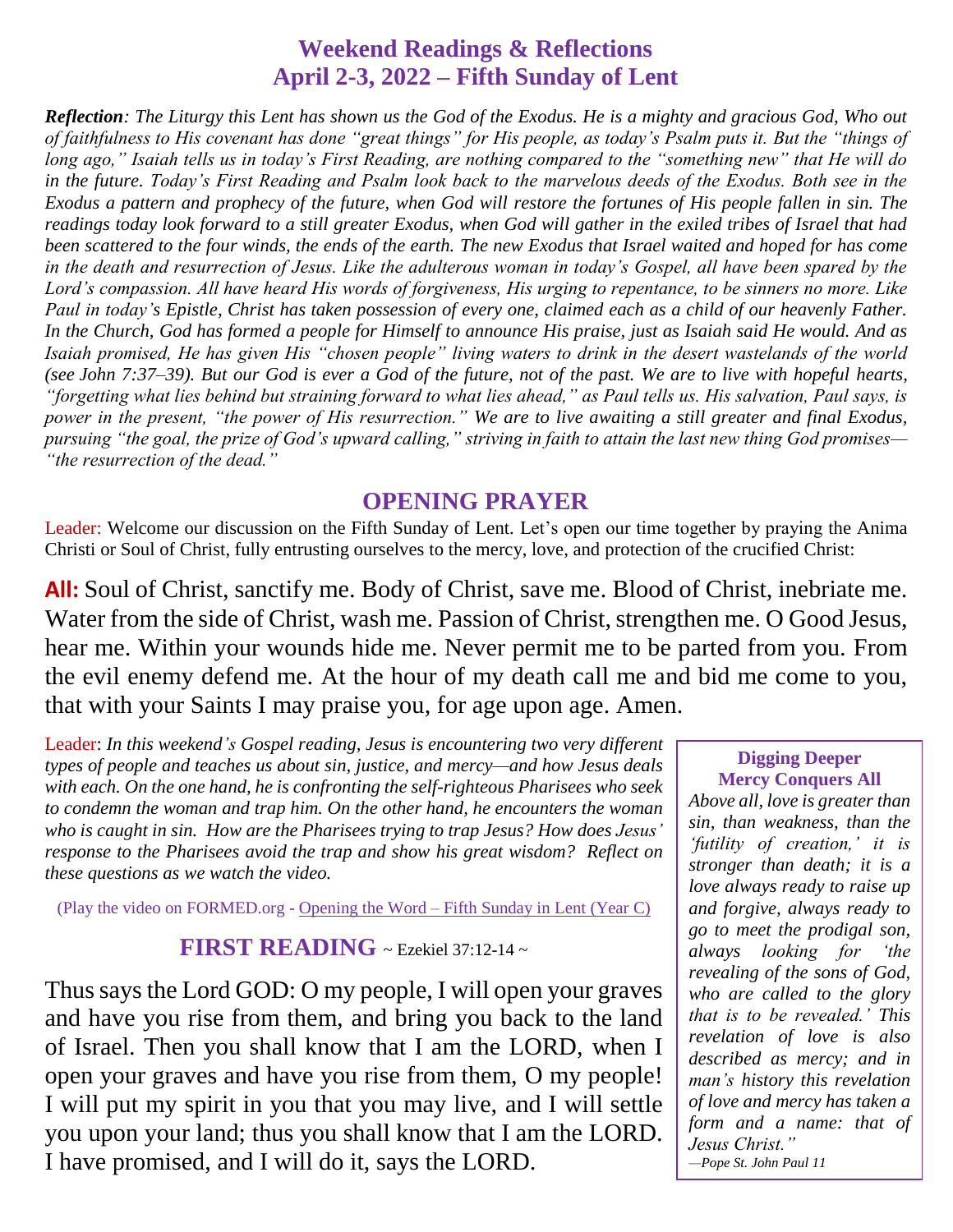*Chapters 40-55 are a special part of the Book of Isaiah. While still away from their homeland struggling with life in exile in Babylon, Isaiah invites people to understand God is doing something new.* 

 *Have you ever wanted things to return to the way they were? If you had to see new rivers, current experiences that are forming you, what would you identify? Do you allow yourself to see difficult times as experiences that can grow you eventually into praise?*

## **SECOND READING** ~ Romans 8:8-11 <sup>~</sup>

Brothers and sisters: Those who are in the flesh cannot please God. But you are not in the flesh; on the contrary, you are in the spirit, if only the Spirit of God dwells in you. Whoever does not have the Spirit of Christ does not belong to him. But if Christ is in you, although the body is dead because of sin, the spirit is alive because of righteousness. If the Spirit of the one who raised Jesus from the dead dwells in you, the one who raised Christ from the dead will give life to your mortal bodies also, through his Spirit dwelling in you.

*In his previous life as a Pharisee, Paul would have treasured living all 613 Jewish laws taught by Moses. He would have had honor and status in the community. This is now colorfully referred to as 'rubbish'. (Literally the word means scraps thrown to dogs). Paul's life is now aimed toward being taken possession of by Jesus.* 

 *Have you ever desired to be 'fully' taken over by God? How could you pursue this as a goal? Paul reflects this reality of possession is not taken, but received as a gift. What part of your life would you like to ask the Spirit into this Lent?*

#### **GOSPEL** ~ Luke 15:1-3, 11-32 <sup>~</sup>

Now a man was ill, Lazarus from Bethany, the village of Mary and her sister Martha. Mary was the one who had anointed the Lord with perfumed oil and dried his feet with her hair; it was her brother Lazarus who was ill. So the sisters sent word to him saying, "Master, the one you love is ill." hen Jesus heard this he said, "This illness is not to end in death, but is for the glory of God, that the Son of God may be glorified through it." Now Jesus loved Martha and her sister and Lazarus. So when he heard that he was ill, he remained for two days in the place where he was. Then after this he said to his disciples, "Let us go back to Judea." The disciples said to him, "Rabbi, the Jews were just trying to stone you, and you want to go back there?" Jesus answered, "Are there not twelve hours in a day? If one walks during the day, he does not stumble, because he sees the light of this world. But if one walks at night, he stumbles, because the light is not in him." He said this, and then told them, "Our friend Lazarus is asleep, but I am going to awaken him." So the disciples said to him, "Master, if he is asleep, he will be saved." But Jesus was talking about his death, while they thought that he meant ordinary sleep. So then Jesus said to them clearly, "Lazarus has died. And I am glad for you that I was not there, that you may believe. Let us go to him." So Thomas, called Didymus, said to his fellow disciples, "Let us also go to die with him." When Jesus arrived, he found that Lazarus had already been in the tomb for four days. Now Bethany was near Jerusalem, only about two miles away. And many of the Jews had come to Martha and Mary to comfort them about their brother. When Martha heard that Jesus was coming, she went to meet him; but Mary sat at home. Martha said to Jesus, "Lord, if you had been here, my brother would not have died. But even now I know that whatever you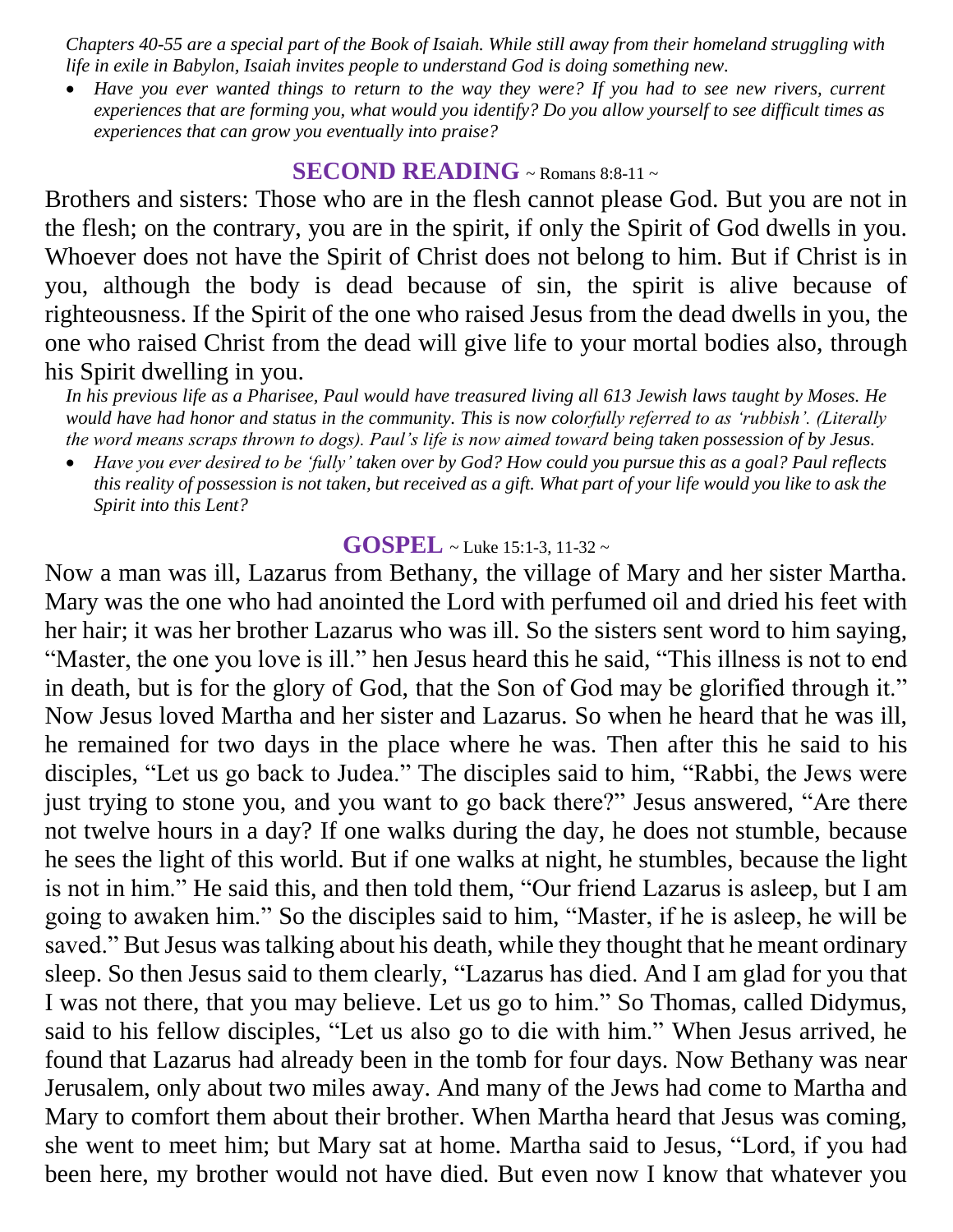ask of God, God will give you." Jesus said to her, "Your brother will rise." Martha said to him, "I know he will rise, in the resurrection on the last day." Jesus told her, "I am the resurrection and the life; whoever believes in me, even if he dies, will live, and everyone who lives and believes in me will never die. Do you believe this?" She said to him, "Yes, Lord. I have come to believe that you are the Christ, the Son of God, the one who is coming into the world." When she had said this, she went and called her sister Mary secretly, saying, "The teacher is here and is asking for you." As soon as she heard this, she rose quickly and went to him. For Jesus had not yet come into the village, but was still where Martha had met him. So when the Jews who were with her in the house comforting her saw Mary get up quickly and go out, they followed her, presuming that she was going to the tomb to weep there. When Mary came to where Jesus was and saw him, she fell at his feet and said to him, "Lord, if you had been here, my brother would not have died." When Jesus saw her weeping and the Jews who had come with her weeping, he became perturbed and deeply troubled, and said, "Where have you laid him?" They said to him, "Sir, come and see." And Jesus wept. So the Jews said, "See how he loved him." But some of them said, "Could not the one who opened the eyes of the blind man have done something so that this man would not have died?" So Jesus, perturbed again, came to the tomb. It was a cave, and a stone lay across it. Jesus said, "Take away the stone." Martha, the dead man's sister, said to him, "Lord, by now there will be a stench; he has been dead for four days." Jesus said to her, "Did I not tell you that if you believe you will see the glory of God?" So they took away the stone. And Jesus raised his eyes and said, "Father, I thank you for hearing me. I know that you always hear me; but because of the crowd here I have said this, that they may believe that you sent me." And when he had said this, He cried out in a loud voice, "Lazarus, come out!" The dead man came out, tied hand and foot with burial bands, and his face was wrapped in a cloth. So Jesus said to them, "Untie him and let him go." Now many of the Jews who had come to Mary and seen what he had done began to believe in him.

*In the season of Lent special readings are chosen to hopefully puncture our lives so that we let in God's mercy. The Prodigal Son is now followed this week with the Woman caught in Adultery. Both readings reveal an unexpected forgiveness.*

*Early in the morning people started coming to Jesus in the temple area and listened to his teaching.* 

 *In this last week of Lent how could you bring yourself into the presence of Jesus to listen and ask for guidance?*

*Scribes and Pharisees believed following Laws strictly would bring a person into holiness. They were upset Jesus spent time with those doing the opposite (sinners). They test him publicly if he keeps the Laws Moses commanded. They wish to maintain a way of relating to God that puts people into holy/right and sinners/wrong buckets. Love and mercy is abandoned in favor of judgment and punishment. Jesus beautifully takes away all holy pretending as he knows we all sin. Faced with this deep truth we meet God's response. Consider praying vulnerably in the context of your own life: neither do I condemn you.*

- *What is your response to someone when you realize they do not judge you but love you?*
- *Can you remember a time when your relationship with God changed away from a focus on sin toward a deeper knowing of forgiveness? What has been the deepest experience you have had of the Mercy of God? Do you allow the Sacrament of Reconciliation to help you move beyond guilt into wisdom and forgiveness?*